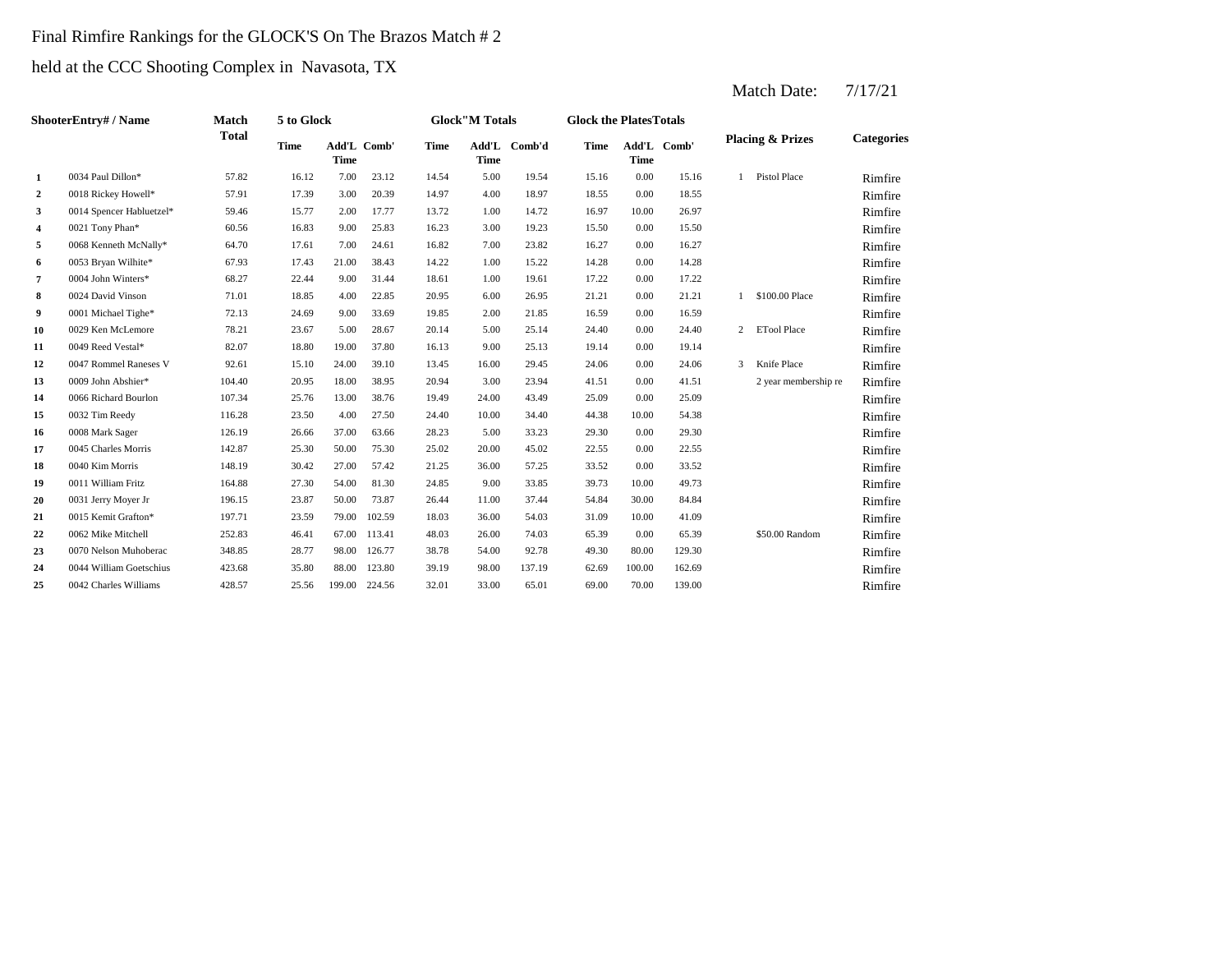Final GLOCK Girls Rankings for the GLOCK'S On The Brazos Match # 2

held at the CCC Shooting Complex in Navasota, TX

**2** 8.00 **28** 8.00 **28.36 17.00 51.36** 30.39 8.00 **38.39** 43.64 **3** 17.00 **40.79** 29.93 **4** 8.00 49.34 **55.19 156.88 35.35 17.00 52.35 41.34** 8.00 49.34 **55.19 5** 0036 Maria Hinojos 209.37 66.62 38.00 104.62 65.15 1.00 66.15 38.60 0.00 **6** 0037 Dawn Braley 333.37 29.12 105.00 134.12 35.20 50.00 85.20 64.05 **7** 0061 Meghan Hayden 343.93 27.81 139.00 166.81 27.69 54.00 81.69 55.43 40.00 95.43 50.00 114.05 38.60 2 year membership re 0.00 55.19 40.79 0.00 29.93 30.39 38.39 0.00 43.64 27.22 0.00 27.22 1 \$100.00 Place **Comb' Comb'd Time Add'L Placing & Prizes Time Add'L 1** 0057 Sheleen Johnson 101.95 34.83 5.00 39.83 29.90 5.00 34.90 Add'L Comb' **Time Add'L Time Time ShooterEntry# / Name Match Total 5 to Glock Time Glock"M Totals Glock the PlatesTotals Time**

**8** 60.00 100.27 11.77 70.00 141.77 **80.00 133.68** 40.27 60.00 100.27 71.77 70.00 141.77 **9** 0071 Joanna Sager 589.10 45.53 102.00 147.53 73.10 85.00 158.10 103.47 180.00 283.47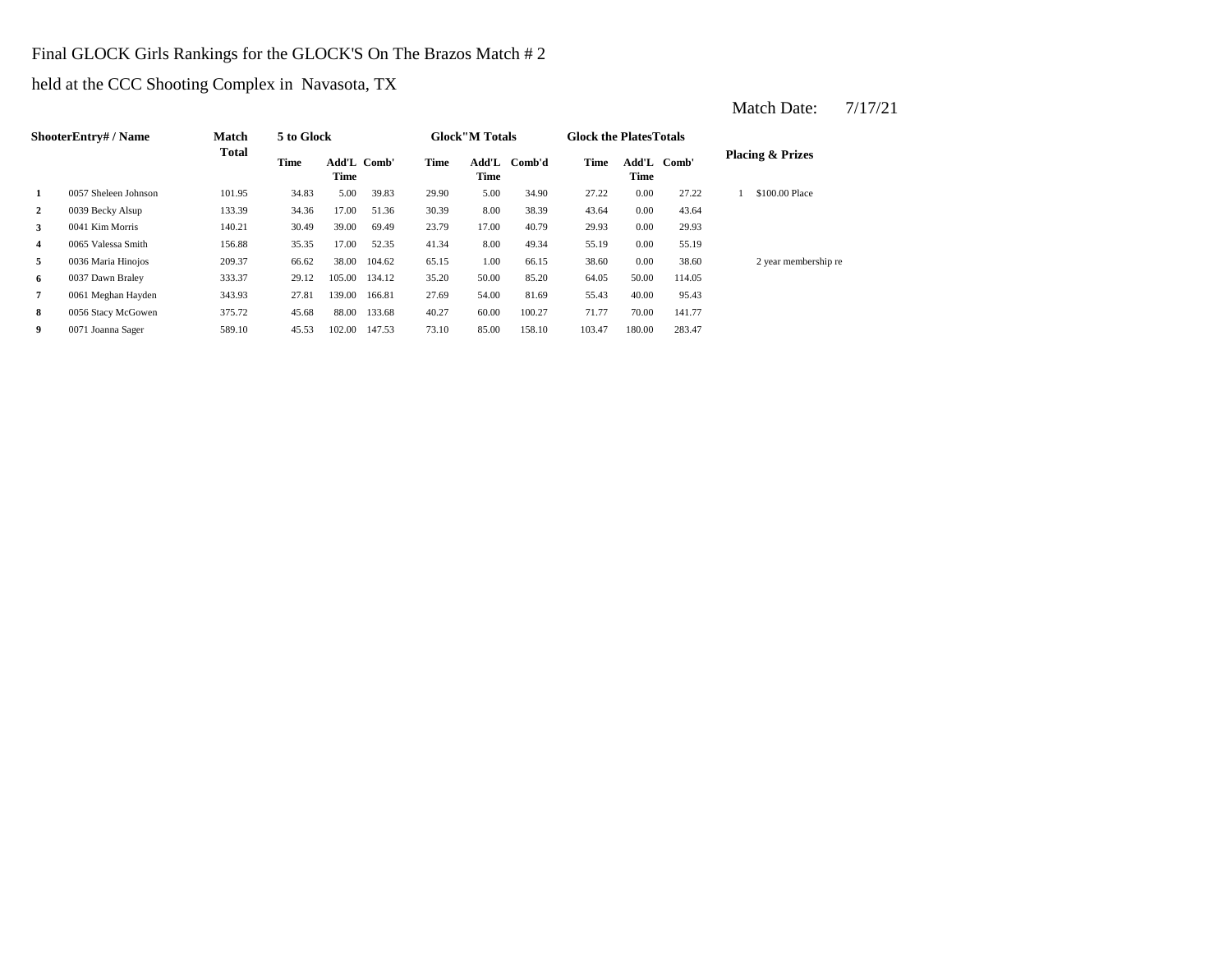# Final Pocket GLOCK Rankings for the GLOCK'S On The Brazos Match # 2

held at the CCC Shooting Complex in Navasota, TX

|                  | <b>ShooterEntry# / Name</b> | Match        | 5 to Glock |       |             |       | <b>Glock"M Totals</b> |        | <b>Glock the PlatesTotals</b> |        |             |   |                             |
|------------------|-----------------------------|--------------|------------|-------|-------------|-------|-----------------------|--------|-------------------------------|--------|-------------|---|-----------------------------|
|                  |                             | <b>Total</b> | Time       | Time  | Add'L Comb' | Time  | Add'L<br>Time         | Comb'd | Time                          | Time   | Add'L Comb' |   | <b>Placing &amp; Prizes</b> |
| 1                | 0054 Bryan Wilhite*         | 40.44        | 12.28      | 1.00  | 13.28       | 10.93 | 1.00                  | 11.93  | 15.23                         | 0.00   | 15.23       |   | \$100.00 Place              |
| $\boldsymbol{2}$ | 0022 Tony Phan*             | 45.05        | 10.43      | 5.00  | 15.43       | 12.72 | 0.00                  | 12.72  | 16.90                         | 0.00   | 16.90       |   |                             |
| 3                | 0069 John McNally*          | 49.59        | 17.35      | 2.00  | 19.35       | 11.45 | 4.00                  | 15.45  | 14.79                         | 0.00   | 14.79       |   |                             |
| 4                | 0019 Rickey Howell*         | 54.68        | 13.97      | 4.00  | 17.97       | 12.14 | 2.00                  | 14.14  | 22.57                         | 0.00   | 22.57       |   |                             |
| 5                | 0002 Michael Tighe*         | 55.90        | 19.44      | 1.00  | 20.44       | 15.24 | 0.00                  | 15.24  | 20.22                         | 0.00   | 20.22       |   |                             |
| 6                | 0005 John Winters*          | 58.53        | 15.20      | 6.00  | 21.20       | 15.68 | 1.00                  | 16.68  | 20.65                         | 0.00   | 20.65       |   |                             |
| 7                | 0050 Reed Vestal*           | 67.29        | 13.51      | 1.00  | 14.51       | 11.10 | 3.00                  | 14.10  | 18.68                         | 20.00  | 38.68       |   |                             |
| 8                | 0013 John Domingues         | 67.97        | 9.89       | 14.00 | 23.89       | 11.15 | 2.00                  | 13.15  | 20.93                         | 10.00  | 30.93       |   | \$100.00 Place              |
| 9                | 0025 David Vinson           | 72.18        | 14.90      | 15.00 | 29.90       | 15.59 | 5.00                  | 20.59  | 21.69                         | 0.00   | 21.69       | 2 | <b>ETool Place</b>          |
| 10               | 0048 Rommel Raneses V       | 74.37        | 13.80      | 4.00  | 17.80       | 14.05 | 13.00                 | 27.05  | 19.52                         | 10.00  | 29.52       | 3 | Knife Place                 |
| 11               | 0067 Richard Bourlon        | 82.44        | 18.52      | 10.00 | 28.52       | 16.79 | 1.00                  | 17.79  | 26.13                         | 10.00  | 36.13       |   | \$50.00 Random              |
| 12               | 0016 Kemit Grafton*         | 109.99       | 13.93      | 38.00 | 51.93       | 14.56 | 9.00                  | 23.56  | 24.50                         | 10.00  | 34.50       |   |                             |
| 13               | 0038 Becky Alsup            | 124.15       | 21.67      | 24.00 | 45.67       | 22.86 | 6.00                  | 28.86  | 29.62                         | 20.00  | 49.62       |   | \$50.00 Random              |
| 14               | 0060 Meghan Hayden          | 136.81       | 16.11      | 30.00 | 46.11       | 19.29 | 11.00                 | 30.29  | 30.41                         | 30.00  | 60.41       |   | Pistol Random               |
| 15               | 0027 Phil Yantis            | 184.87       | 15.79      | 19.00 | 34.79       | 16.42 | 24.00                 | 40.42  | 39.66                         | 70.00  | 109.66      |   | Pistol Random               |
| 16               | 0012 William Fritz          | 245.42       | 17.89      | 42.00 | 59.89       | 22.75 | 10.00                 | 32.75  | 42.78                         | 110.00 | 152.78      |   |                             |
| 17               | 0063 Mike Mitchell          | 314.63       | 23.09      | 47.00 | 70.09       | 33.37 | 23.00                 | 56.37  | 58.17                         | 130.00 | 188.17      |   |                             |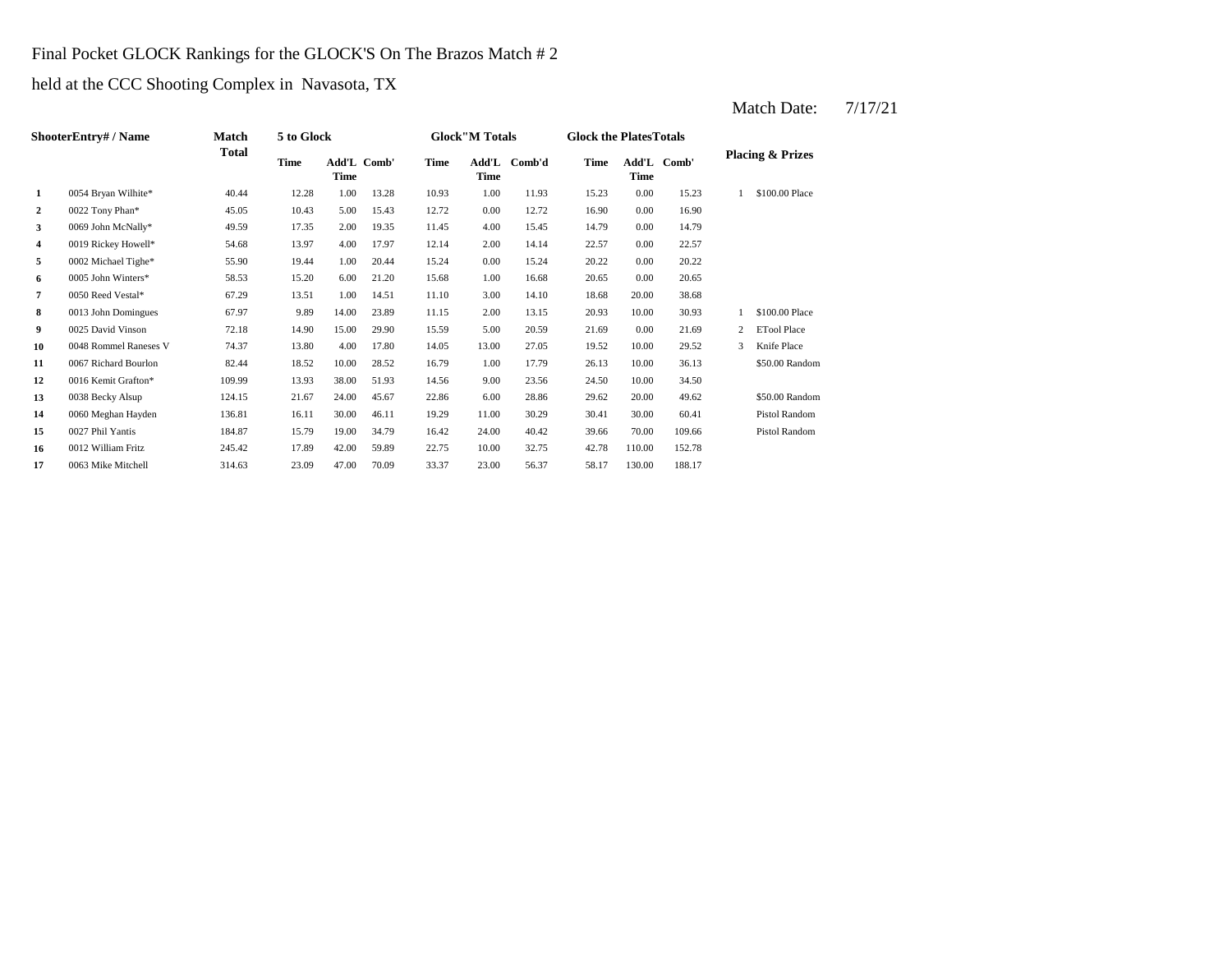# Final Stock GLOCK MOS Rankings for the GLOCK'S On The Brazos Match # 2

held at the CCC Shooting Complex in Navasota, TX

|                  | ShooterEntry# / Name  | <b>Match</b> | 5 to Glock |                            |       |       | <b>Glock</b> "M Totals |              | <b>Glock the Plates Totals</b> |             |             |   |                             |
|------------------|-----------------------|--------------|------------|----------------------------|-------|-------|------------------------|--------------|--------------------------------|-------------|-------------|---|-----------------------------|
|                  |                       | <b>Total</b> | Time       | Add'L Comb'<br><b>Time</b> |       | Time  | <b>Time</b>            | Add'L Comb'd | Time                           | <b>Time</b> | Add'L Comb' |   | <b>Placing &amp; Prizes</b> |
| 1                | 0055 Bryan Wilhite*   | 48.80        | 17.85      | 2.00                       | 19.85 | 16.69 | 2.00                   | 18.69        | 10.26                          | 0.00        | 10.26       |   | \$100.00 Place              |
| $\boldsymbol{2}$ | 0020 Rickey Howell*   | 53.94        | 18.64      | 5.00                       | 23.64 | 15.18 | 1.00                   | 16.18        | 14.12                          | 0.00        | 14.12       |   |                             |
| 3                | 0051 Reed Vestal*     | 54.27        | 19.35      | 5.00                       | 24.35 | 16.31 | 2.00                   | 18.31        | 11.61                          | 0.00        | 11.61       |   |                             |
| 4                | 0023 Tony Phan*       | 55.13        | 18.85      | 5.00                       | 23.85 | 15.16 | 3.00                   | 18.16        | 13.12                          | 0.00        | 13.12       |   |                             |
| 5                | 0033 Tim Reedy        | 59.07        | 20.13      | 5.00                       | 25.13 | 17.06 | 1.00                   | 18.06        | 15.88                          | 0.00        | 15.88       |   | \$100.00 Place              |
| 6                | 0035 Paul Dillon*     | 59.91        | 15.52      | 8.00                       | 23.52 | 14.52 | 7.00                   | 21.52        | 14.87                          | 0.00        | 14.87       |   |                             |
| 7                | 0064 Rommel Raneses V | 62.26        | 23.46      | 1.00                       | 24.46 | 18.79 | 4.00                   | 22.79        | 15.01                          | 0.00        | 15.01       | 2 | <b>ETool Place</b>          |
| 8                | 0052 James Green*     | 65.31        | 23.54      | 5.00                       | 28.54 | 19.67 | 1.00                   | 20.67        | 16.10                          | 0.00        | 16.10       |   |                             |
| 9                | 0059 Jim Johnson      | 68.29        | 23.16      | 6.00                       | 29.16 | 20.60 | 2.00                   | 22.60        | 16.53                          | 0.00        | 16.53       | 3 | Knife Place                 |
| 10               | 0003 Michael Tighe*   | 68.69        | 26.95      | 9.00                       | 35.95 | 17.10 | 2.00                   | 19.10        | 13.64                          | 0.00        | 13.64       |   |                             |
| 11               | 0007 Randy Wallen     | 75.51        | 29.39      | 0.00                       | 29.39 | 26.18 | 1.00                   | 27.18        | 18.94                          | 0.00        | 18.94       |   |                             |
| 12               | 0017 Kemit Grafton*   | 79.97        | 21.82      | 18.00                      | 39.82 | 19.20 | 3.00                   | 22.20        | 17.95                          | 0.00        | 17.95       |   |                             |
| 13               | 0006 Philip Farr      | 81.00        | 25.88      | 7.00                       | 32.88 | 17.11 | 12.00                  | 29.11        | 19.01                          | 0.00        | 19.01       |   |                             |
| 14               | 0028 Phil Yantis      | 90.05        | 23.65      | 22.00                      | 45.65 | 19.51 | 3.00                   | 22.51        | 21.89                          | 0.00        | 21.89       |   |                             |
| 15               | 0058 Sheleen Johnson  | 90.79        | 30.56      | 7.00                       | 37.56 | 26.84 | 5.00                   | 31.84        | 21.39                          | 0.00        | 21.39       |   |                             |
| 16               | 0030 Ken McLemore     | 96.16        | 28.17      | 16.00                      | 44.17 | 25.03 | 3.00                   | 28.03        | 23.96                          | 0.00        | 23.96       |   |                             |
| 17               | 0010 John Abshier*    | 119.60       | 32.29      | 16.00                      | 48.29 | 31.04 | 3.00                   | 34.04        | 37.27                          | 0.00        | 37.27       |   |                             |
| 18               | 0026 David Vinson     | 128.00       | 27.19      | 41.00                      | 68.19 | 27.01 | 6.00                   | 33.01        | 26.80                          | 0.00        | 26.80       |   |                             |
| 19               | 0043 Dennis Wiggins   | 131.89       | 24.15      | 40.00                      | 64.15 | 20.77 | 23.00                  | 43.77        | 23.97                          | 0.00        | 23.97       |   |                             |
| 20               | 0046 Greg Thoede      | 144.15       | 27.04      | 33.00                      | 60.04 | 32.35 | 6.00                   | 38.35        | 45.76                          | 0.00        | 45.76       |   |                             |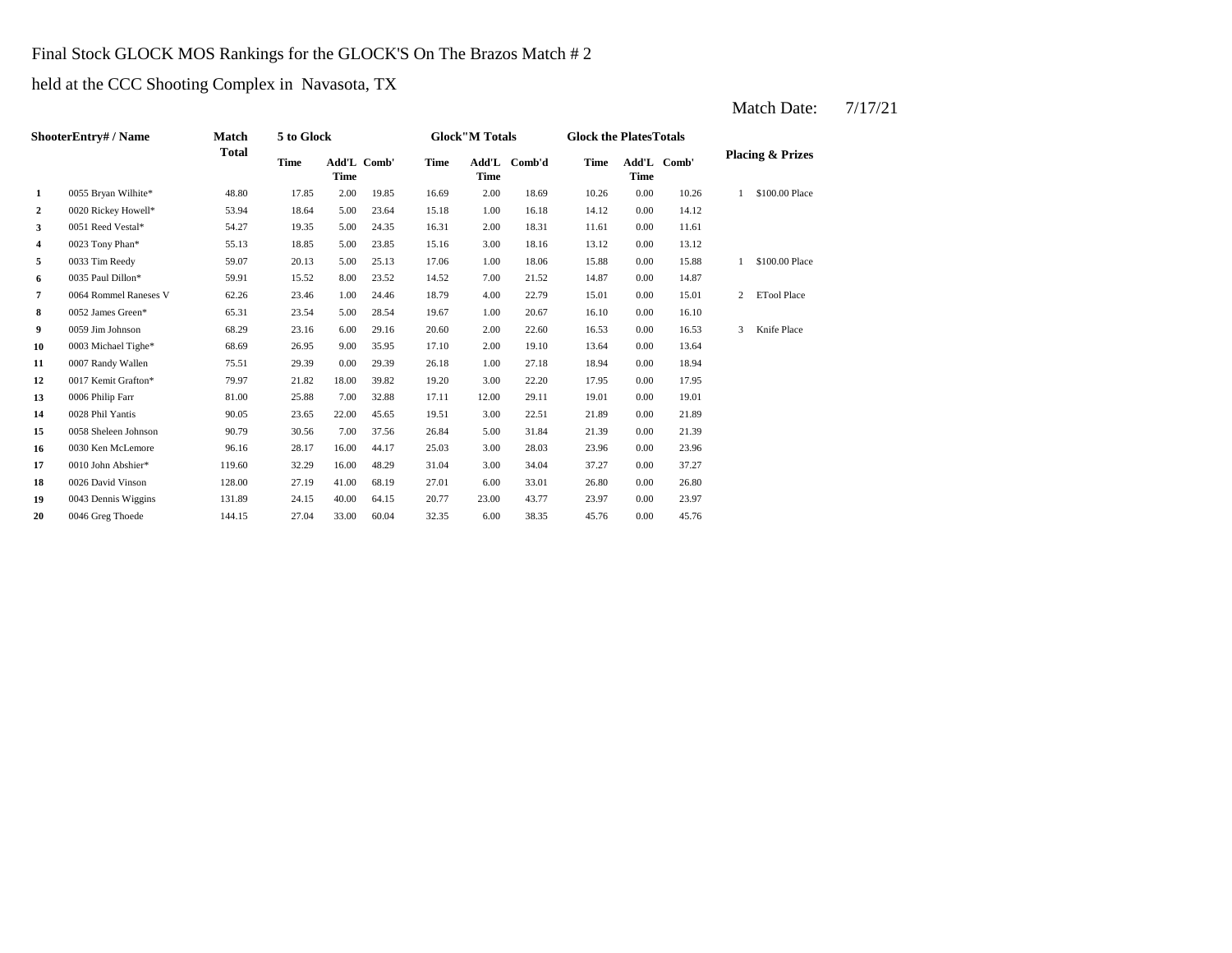Match Date:

**The following scores have not been included in the above results due to administrative issues or scoring errors Please call the GSSF office (770) 437-4718 as soon as possible for further clarification. Thank you.**

**Shooters who did not finish the match...**

#### **Shooters who did not show**

**0**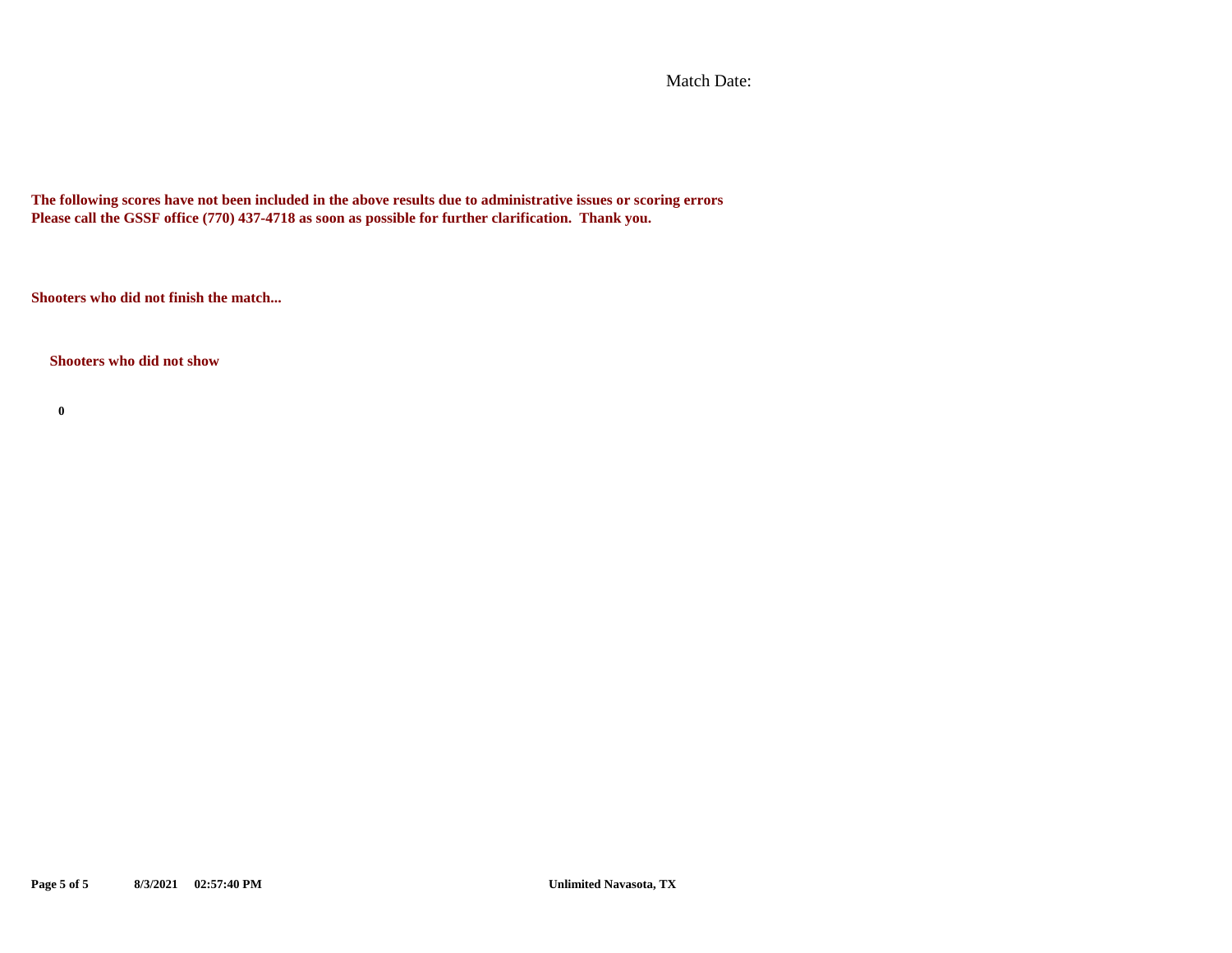# Final Civilian Rankings for the GLOCK'S On The Brazos II Match # 2

# held at the CCC Shooting Complex in Navasota, TX

|                | ShooterEntry# / Name   | <b>Match</b> | 5 to Glock  |        |             |             | <b>Glock</b> "M Totals |        | <b>Glock the PlatesTotals</b> |                            |        |              |                             |                      |
|----------------|------------------------|--------------|-------------|--------|-------------|-------------|------------------------|--------|-------------------------------|----------------------------|--------|--------------|-----------------------------|----------------------|
|                |                        | <b>Total</b> | <b>Time</b> | Time   | Add'L Comb' | <b>Time</b> | Add'L<br>Time          | Comb'd | <b>Time</b>                   | Add'L Comb'<br><b>Time</b> |        |              | <b>Placing &amp; Prizes</b> | <b>Categories</b>    |
| $\mathbf{1}$   | 0117 James Green       | 77.25        | 24.68       | 5.00   | 29.68       | 25.48       | 1.00                   | 26.48  | 21.09                         | 0.00                       | 21.09  | $\mathbf{1}$ | <b>Pistol Place</b>         | Super Senior         |
| 1              |                        | 77.25        | 24.68       | 5.00   | 29.68       | 25.48       | 1.00                   | 26.48  | 21.09                         | 0.00                       | 21.09  |              | 75 Super Senior             | Super Senior         |
| $\overline{a}$ | 0131 Gennady Khokhorin | 78.80        | 20.97       | 8.00   | 28.97       | 19.46       | 9.00                   | 28.46  | 21.37                         | 0.00                       | 21.37  | 2            | 100 Place                   | Super Senior         |
| 3              | 0106 Rommel Raneses V  | 80.46        | 26.46       | 11.00  | 37.46       | 20.16       | 4.00                   | 24.16  | 18.84                         | 0.00                       | 18.84  | 3            | 75 Place                    |                      |
| 4              | 0137 Jim Johnson       | 81.08        | 21.03       | 14.00  | 35.03       | 19.82       | 3.00                   | 22.82  | 23.23                         | 0.00                       | 23.23  |              | 75 Senior                   | Senior               |
| 5              | 0126 Jeremy Jouette    | 92.92        | 21.18       | 24.00  | 45.18       | 18.03       | 5.00                   | 23.03  | 24.71                         | 0.00                       | 24.71  |              |                             |                      |
| 6              | 0059 Tim Reedy         | 97.49        | 27.88       | 8.00   | 35.88       | 23.34       | 10.00                  | 33.34  | 28.27                         | 0.00                       | 28.27  |              | 50 Random                   | Senior               |
| 7              | 0143 David Anthony     | 100.40       | 22.11       | 25.00  | 47.11       | 18.77       | 13.00                  | 31.77  | 21.52                         | 0.00                       | 21.52  |              |                             |                      |
| 8              | 0115 Aaron Vezorak     | 101.28       | 14.40       | 43.00  | 57.40       | 13.64       | 12.00                  | 25.64  | 18.24                         | 0.00                       | 18.24  |              |                             |                      |
| 9              | 0096 Charles Morris    | 109.49       | 26.48       | 18.00  | 44.48       | 25.52       | 7.00                   | 32.52  | 32.49                         | 0.00                       | 32.49  |              |                             | Super Senior         |
| 10             | 0170 Robert Lawson     | 109.85       | 23.75       | 20.00  | 43.75       | 24.92       | 3.00                   | 27.92  | 28.18                         | 10.00                      | 38.18  |              |                             |                      |
| 11             | 0052 Ken McLemore      | 114.60       | 24.46       | 36.00  | 60.46       | 26.98       | 1.00                   | 27.98  | 26.16                         | 0.00                       | 26.16  |              |                             | Senior               |
| 12             | 0149 Richard Bourlon   | 117.34       | 30.46       | 19.00  | 49.46       | 30.61       | 11.00                  | 41.61  | 26.27                         | 0.00                       | 26.27  |              |                             |                      |
| 13             | 0069 Christopher Darcy | 118.00       | 23.12       | 23.00  | 46.12       | 20.34       | 11.00                  | 31.34  | 30.54                         | 10.00                      | 40.54  |              |                             | Senior               |
| 14             | 0024 Randy Wallen      | 120.40       | 30.49       | 29.00  | 59.49       | 23.48       | 10.00                  | 33.48  | 27.43                         | 0.00                       | 27.43  |              |                             | Senior               |
| 15             | 0136 Sheleen Johnson   | 125.91       | 32.33       | 25.00  | 57.33       | 27.93       | 13.00                  | 40.93  | 27.65                         | 0.00                       | 27.65  |              | 75 Adult Female             | Adult Female, Senior |
| 16             | 0101 Chris Cook        | 129.25       | 31.40       | 20.00  | 51.40       | 31.00       | 8.00                   | 39.00  | 38.85                         | 0.00                       | 38.85  |              |                             | Senior               |
| 17             | 0048 Mark Sager        | 131.84       | 31.66       | 32.00  | 63.66       | 25.40       | 17.00                  | 42.40  | 25.78                         | 0.00                       | 25.78  |              |                             |                      |
| 18             | 0056 Jerry Moyer Jr    | 132.83       | 27.07       | 36.00  | 63.07       | 26.77       | 16.00                  | 42.77  | 26.99                         | 0.00                       | 26.99  |              |                             |                      |
| 19             | 0021 William Fritz     | 133.47       | 30.03       | 37.00  | 67.03       | 29.46       | 1.00                   | 30.46  | 35.98                         | 0.00                       | 35.98  |              |                             |                      |
| 20             | 0012 John McGuire      | 147.81       | 31.40       | 46.00  | 77.40       | 26.82       | 6.00                   | 32.82  | 37.59                         | 0.00                       | 37.59  |              |                             |                      |
| 21             | 0135 Robert Knapp Jr.  | 155.45       | 36.64       | 26.00  | 62.64       | 30.45       | 15.00                  | 45.45  | 47.36                         | 0.00                       | 47.36  |              |                             |                      |
| 22             | 0148 Valessa Smith     | 165.90       | 35.43       | 29.00  | 64.43       | 42.80       | 13.00                  | 55.80  | 45.67                         | 0.00                       | 45.67  |              |                             | <b>Adult Female</b>  |
| 23             | 0089 Kim Morris        | 167.24       | 39.29       | 26.00  | 65.29       | 29.41       | 25.00                  | 54.41  | 47.54                         | 0.00                       | 47.54  |              |                             | <b>Adult Female</b>  |
| 24             | 0147 Becky Alsup       | 172.19       | 34.47       | 31.00  | 65.47       | 35.57       | 23.00                  | 58.57  | 48.15                         | 0.00                       | 48.15  |              |                             | <b>Adult Female</b>  |
| 25             | 0139 Phil Yantis       | 172.46       | 20.01       | 62.00  | 82.01       | 20.28       | 36.00                  | 56.28  | 34.17                         | 0.00                       | 34.17  |              |                             | Super Senior         |
| 26             | 0173 Connor Witkowski  | 172.53       | 70.49       | 5.00   | 75.49       | 52.17       | 12.00                  | 64.17  | 32.87                         | 0.00                       | 32.87  |              |                             |                      |
| 27             | 0098 Michael Mertes    | 186.30       | 32.95       | 16.00  | 48.95       | 27.79       | 27.00                  | 54.79  | 52.56                         | 30.00                      | 82.56  |              |                             | Senior               |
| 28             | 0099 Scott York        | 214.48       | 15.87       | 73.00  | 88.87       | 22.97       | 38.00                  | 60.97  | 44.64                         | 20.00                      | 64.64  |              |                             | Senior               |
| 29             | 0166 Nelson Muhoberac  | 219.47       | 37.00       | 54.00  | 91.00       | 34.70       | 17.00                  | 51.70  | 46.77                         | 30.00                      | 76.77  |              |                             | Super Senior         |
| 30             | 0006 Barry McFarland   | 250.82       | 29.77       | 48.00  | 77.77       | 25.98       | 12.00                  | 37.98  | 65.07                         | 70.00                      | 135.07 |              |                             | Senior               |
| 31             | 0042 Byron McGowen     | 335.28       | 79.26       | 41.00  | 120.26      | 75.71       | 26.00                  | 101.71 | 73.31                         | 40.00                      | 113.31 |              |                             |                      |
| 32             | 0093 Brett Edmondson   | 362.01       | 45.48       | 92.00  | 137.48      | 37.38       | 68.00                  | 105.38 | 89.15                         | 30.00                      | 119.15 |              |                             | Senior               |
| 33             | 0077 Dawn Braley       | 362.86       | 27.90       | 160.00 | 187.90      | 37.81       | 57.00                  | 94.81  | 50.15                         | 30.00                      | 80.15  |              |                             | <b>Adult Female</b>  |
| 34             | 0140 Mike Mitchell     | 366.45       | 49.64       | 72.00  | 121.64      | 52.16       | 93.00                  | 145.16 | 69.65                         | 30.00                      | 99.65  |              |                             | Super Senior         |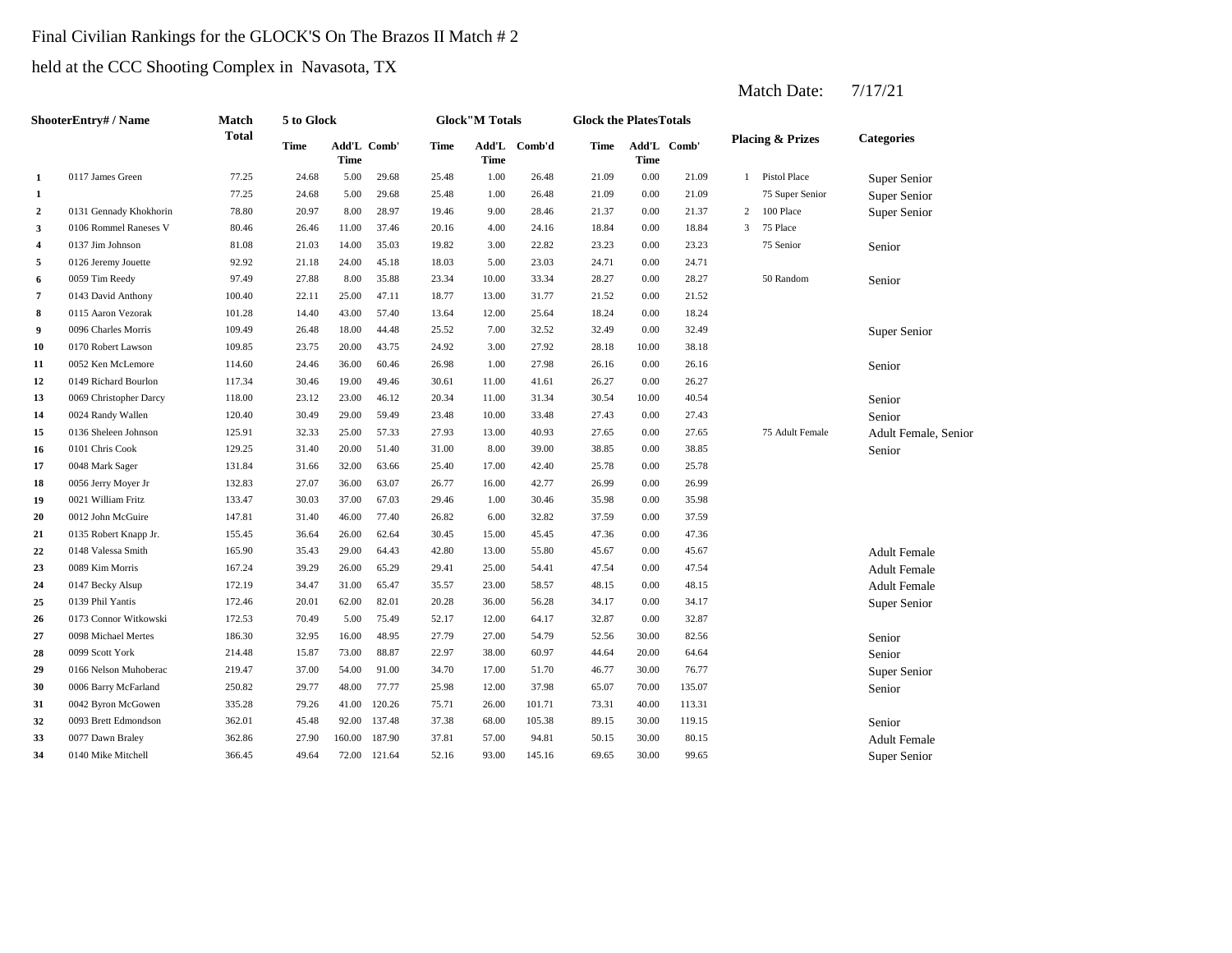| <b>ShooterEntry#/Name</b> |                         | <b>Match</b> | 5 to Glock |                     |        |       | <b>Glock</b> "M Totals |        | <b>Glock the PlatesTotals</b> |        |             |                             |                             |
|---------------------------|-------------------------|--------------|------------|---------------------|--------|-------|------------------------|--------|-------------------------------|--------|-------------|-----------------------------|-----------------------------|
|                           |                         | Total        | Time       | Add'L Comb'<br>Time |        | Time  | Add'L<br>Time          | Comb'd | Time                          | Time   | Add'L Comb' | <b>Placing &amp; Prizes</b> | <b>Categories</b>           |
| 35                        | 0079 Patricia Flaherty  | 408.73       | 54.46      | 103.00              | 157.46 | 49.09 | 49.00                  | 98.09  | 113.18                        | 40.00  | 153.18      |                             | <b>Adult Female, Senior</b> |
| 36                        | 0152 Stacy McGowen      | 417.82       | 40.49      | 87.00               | 127.49 | 42.93 | 82.00                  | 124.93 | 65.40                         | 100.00 | 165.40      | <b>Pistol New Members</b>   | <b>Adult Female</b>         |
| 37                        | 0095 William Goetschius | 478.93       | 51.68      | 79.00               | 130.68 | 52.16 | 102.00                 | 154.16 | 94.09                         | 100.00 | 194.09      | 75 Challenged               | Challenged                  |
| 38                        | 0134 Keira Miller       | 562.81       | 26.43      | 152.00              | 178.43 | 41.92 | 77.00                  | 118.92 | 85.46                         | 180.00 | 265.46      |                             | <b>Adult Female</b>         |
| 39                        | 0087 Lyndon Alsup       | 632.79       | 24.23      | 201.00              | 225.23 | 37.38 | 132.00                 | 169.38 | 58.18                         | 180.00 | 238.18      |                             | Senior                      |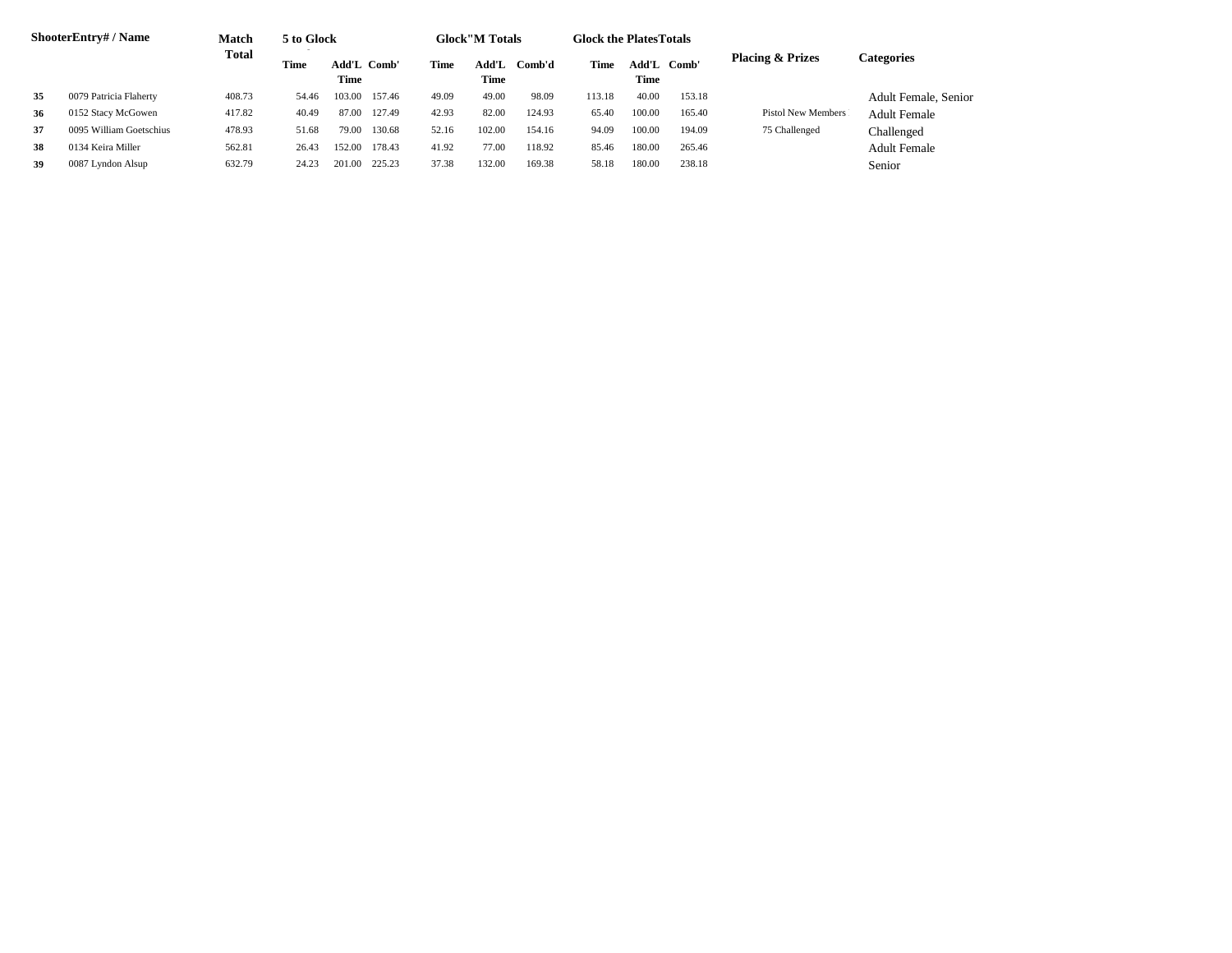Final Competition Rankings for the GLOCK'S On The Brazos II Match # 2

held at the CCC Shooting Complex in Navasota, TX

 2.00 13.06 0037 Rickey Howell\* 53.86 19.34 4.00 23.34 15.46 17.46 0.00 13.06 1 Pistol Place 9.027 John Domingues 64.89 14.77 8.00 22.77 15.14 9.00 24.14 17.98 0.00 17.98 1 Pistol Place 0065 Paul Dillon\* 65.00 15.79 9.00 24.79 14.69 7.00 21.69 18.52 0081 Spencer Habluetzel\* 65.61 16.74 14.00 30.74 13.58 4.00 17.58 17.29 0.00 17.29 0164 John McNally\* 66.67 13.72 13.00 26.72 13.07 11.00 24.07 15.88 0.00 15.88 0111 Reed Vestal\* 69.57 21.23 9.00 30.23 17.20 3.00 20.20 19.14 0.00 19.14 **8 5.00 19.12 14.00 19.12 14.00 55.25 14.12 19.12 19.40**  0002 Michael Tighe\* 73.92 25.95 8.00 33.95 18.46 4.00 22.46 17.51 0.00 17.51 0062 Oswaldo Hinojos **75.87** 24.59 8.00 32.59 20.25 3.00 23.25 20.03 0.00 20.03 3 75 Place 0070 Christopher Darcy 82.82 22.70 9.00 31.70 23.18 9.00 32.18 18.94 0.00 18.94 2.00 22.25 0159 Ken Pittman 84.69 25.42 12.00 37.42 23.02 25.02 0.00 22.25 8.00 19.87 0132 Gennady Khokhorin 85.26 21.70 15.00 36.70 20.69 28.69 0.00 19.87 0144 David Anthony 86.17 20.44 19.00 39.44 19.99 9.00 28.99 17.74 0.00 17.74 **0154 Tom Eudy\* 87.28 24.05 21.00 45.05 20.59 2.00 22.59 19.64**  25.52 17.00 42.62 2.95 2.00 24.52 2.1.52 0.00 21.52 0118 James Green\* 96.65 25.05 25.00 50.05 22.36 4.00 26.36 20.24 0.00 20.24 0138 Jim Johnson 97.09 22.01 27.00 49.01 19.69 5.00 24.69 23.39 0.00 23.39 0128 Jeremy Jouette 101.66 20.12 42.00 62.12 16.43 4.00 20.43 19.11 0.00 19.11 0171 Robert Lawson 112.44 24.77 19.00 43.77 24.14 8.00 32.14 26.53 10.00 36.53 17.00 28.88 0108 Rommel Raneses V 133.79 25.37 42.00 67.37 20.54 37.54 0.00 28.88 22 0175 Robert Knapp Jr. 140.11 27.83 20.00 47.83 25.88 14.00 39.88 42.40 10.00 52.40 0076 Terrence Braley 146.86 30.59 40.00 70.59 25.72 12.00 37.72 38.55 0.00 38.55 34.00 40.15 0019 John Abshier\* 147.11 28.20 18.00 46.20 26.76 60.76 0.00 40.15 22.00 24.97 0031 Kemit Grafton\* 150.58 23.89 59.00 82.89 20.72 42.72 0.00 24.97 14.00 38.20 0057 Jerry Moyer Jr 150.68 27.22 32.00 59.22 29.26 43.26 10.00 48.20 50 Random 0072 Michael Reed 213.52 19.04 42.00 61.04 19.16 18.00 37.16 45.32 70.00 115.32 0174 Connor Witkowski 217.19 49.00 36.00 85.00 51.86 9.00 60.86 51.33 20.00 71.33 29 0007 Barry McFarland 226.90 31.83 22.00 53.83 29.41 25.00 54.41 58.66 60.00 118.66 0104 Christopher McGowen 247.53 20.48 58.00 78.48 33.07 25.00 58.07 70.98 40.00 110.98 0094 Brett Edmondson 348.64 40.43 95.00 135.43 50.81 37.00 87.81 95.40 30.00 125.40 78.00 62.43 0153 Stacy McGowen 477.91 32.99 145.00 177.99 39.49 117.49 120.00 182.43**ShooterEntry# / Name Match Total 5 to Glock Time Glock"M Totals Glock the PlatesTotals Placing & Prizes Time Add'L Time** Add'L Comb' **Time Add'L Comb'd Time Add'L Time Time** Add'L Comb' 0122 Bryan Wilhite\* 50.05 16.89 5.00 21.89 13.72 3.00 16.72 11.44 0.00 11.44 0065 Paul Dillon\* 65.00 15.79 9.00 24.79 14.69 7.00 21.69 18.52 0.00 18.52 0015 Philip Farr **73.77** 21.25 14.00 35.25 14.12 5.00 19.12 19.40 0.00 19.40 2 100 Place 0154 Tom Eudy\* 87.28 24.05 21.00 45.05 20.59 22.59 0.00 19.64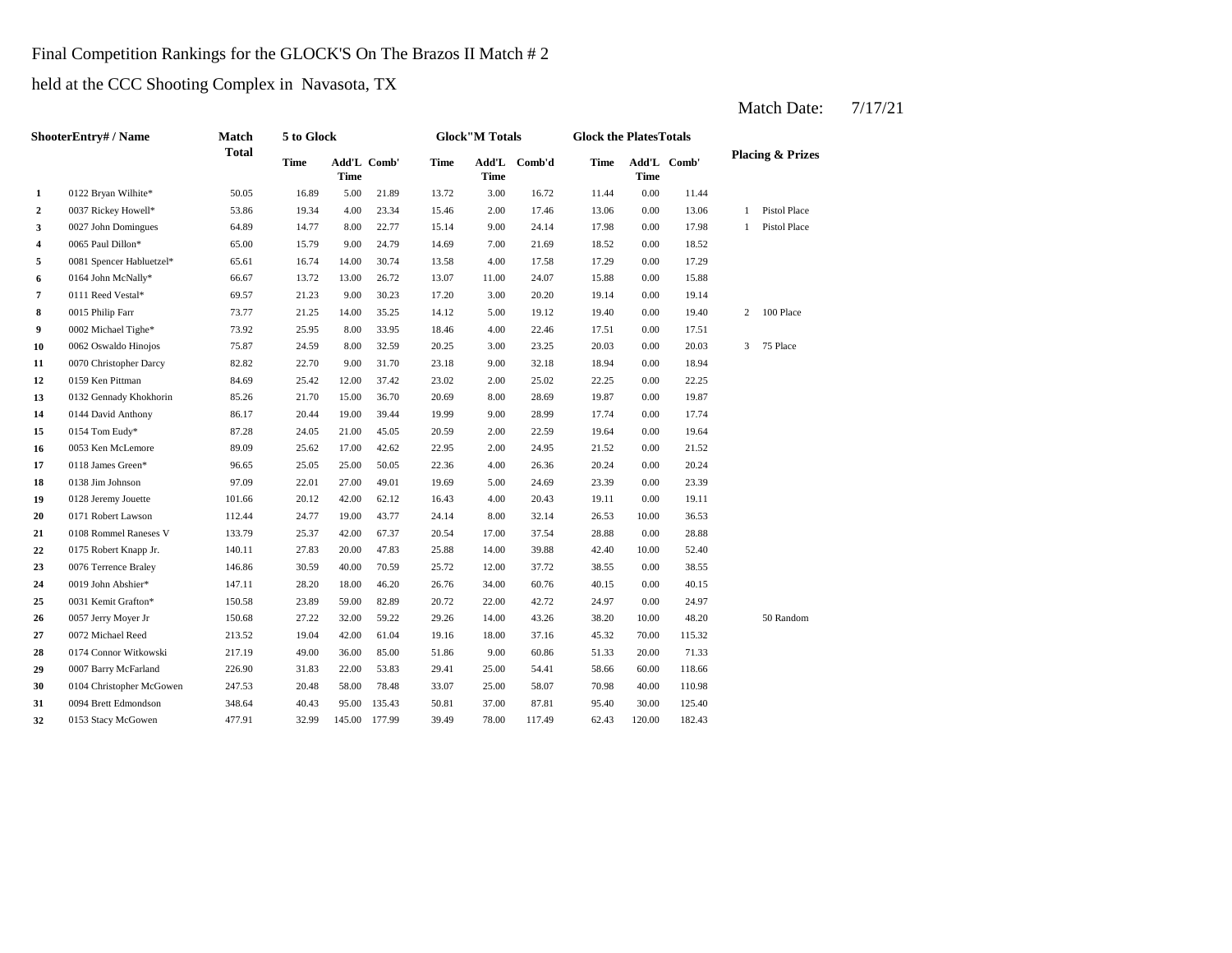Final Guardian Rankings for the GLOCK'S On The Brazos II Match # 2

held at the CCC Shooting Complex in Navasota, TX

| <b>ShooterEntry# / Name</b> |                      | Match        | 5 to Glock |                            |        |       | <b>Glock</b> "M Totals |        | <b>Glock the Plates Totals</b> |               |        |   |                             |                   |
|-----------------------------|----------------------|--------------|------------|----------------------------|--------|-------|------------------------|--------|--------------------------------|---------------|--------|---|-----------------------------|-------------------|
|                             |                      | <b>Total</b> | Time       | <b>Add'L Comb'</b><br>Time |        | Time  | Add'L<br>Time          | Comb'd | Time                           | Add'L<br>Time | Comb'  |   | <b>Placing &amp; Prizes</b> | <b>Categories</b> |
| -1                          | 0060 Oswaldo Hinojos | 78.04        | 29.32      | 5.00                       | 34.32  | 24.09 | 0.00                   | 24.09  | 19.63                          | 0.00          | 19.63  |   | 100 Place                   |                   |
| $\overline{2}$              | 0026 John Domingues  | 80.46        | 13.61      | 32.00                      | 45.61  | 13.44 | 6.00                   | 19.44  | 15.41                          | 0.00          | 15.41  |   | <b>Etool Place</b>          |                   |
| 3                           | 0014 Philip Farr     | 87.43        | 23.99      | 21.00                      | 44.99  | 15.57 | 8.00                   | 23.57  | 18.87                          | 0.00          | 18.87  | 3 | Knife Place                 |                   |
| 4                           | 0161 Joshua Bell     | 98.82        | 36.25      | 9.00                       | 45.25  | 25.75 | 5.00                   | 30.75  | 22.82                          | 0.00          | 22.82  |   |                             |                   |
| 5                           | 0158 Ken Pittman     | 98.96        | 27.03      | 17.00                      | 44.03  | 24.58 | 6.00                   | 30.58  | 24.35                          | 0.00          | 24.35  |   | 75 Senior                   | Senior            |
| 6                           | 0071 Michael Reed    | 103.02       | 20.72      | 29.00                      | 49.72  | 17.07 | 10.00                  | 27.07  | 26.23                          | 0.00          | 26.23  |   |                             |                   |
| $\overline{7}$              | 0146 Peter Laing     | 106.59       | 24.57      | 26.00                      | 50.57  | 26.84 | 4.00                   | 30.84  | 25.18                          | 0.00          | 25.18  |   |                             |                   |
| 8                           | 0075 Terrence Braley | 107.56       | 30.66      | 8.00                       | 38.66  | 26.58 | 10.00                  | 36.58  | 32.32                          | 0.00          | 32.32  |   |                             |                   |
| 9                           | 0156 Chris Herndon   | 143.68       | 28.42      | 26.00                      | 54.42  | 22.46 | 17.00                  | 39.46  | 29.80                          | 20.00         | 49.80  |   |                             |                   |
| 10                          | 0091 Dennis Wiggins  | 264.01       | 30.34      | 82.00                      | 112.34 | 21.22 | 61.00                  | 82.22  | 39.45                          | 30.00         | 69.45  |   | 75 Super Senior             | Super Senior      |
| 11                          | 0100 James Hauke     | 276.66       | 30.79      | 62.00                      | 92.79  | 37.19 | 42.00                  | 79.19  | 54.68                          | 50.00         | 104.68 |   |                             |                   |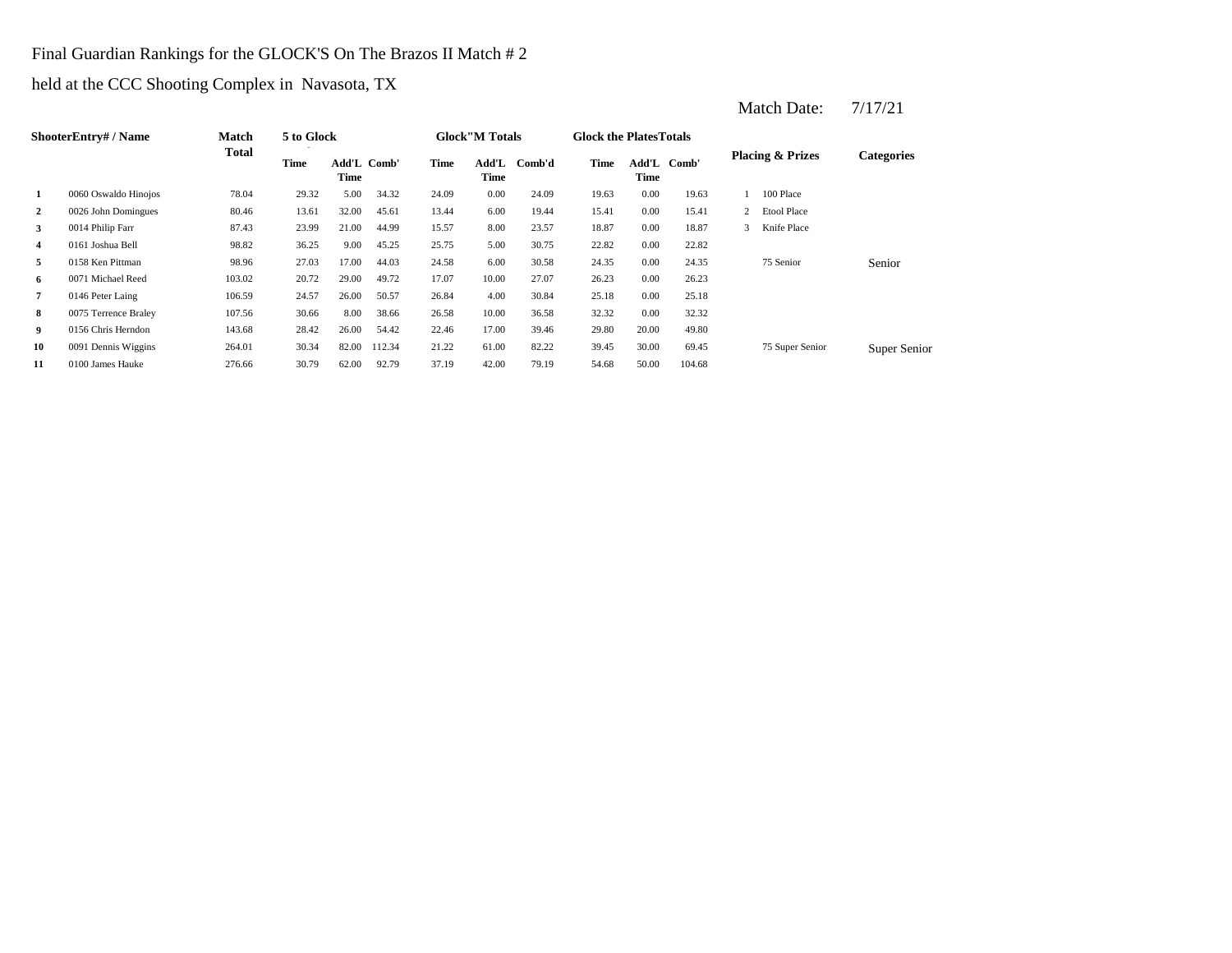Final Heavy Metal Rankings for the GLOCK'S On The Brazos II Match # 2

held at the CCC Shooting Complex in Navasota, TX

|                  | ShooterEntry# / Name     | Match        | 5 to Glock |                            |        |       | <b>Glock</b> "M Totals |        | <b>Glock the PlatesTotals</b> |               |        |   |                             |
|------------------|--------------------------|--------------|------------|----------------------------|--------|-------|------------------------|--------|-------------------------------|---------------|--------|---|-----------------------------|
|                  |                          | <b>Total</b> | Time       | Add'L Comb'<br><b>Time</b> |        | Time  | Add'L<br>Time          | Comb'd | Time                          | Add'L<br>Time | Comb'  |   | <b>Placing &amp; Prizes</b> |
| 1                | 0040 Rickey Howell*      | 59.06        | 21.91      | 4.00                       | 25.91  | 17.67 | 3.00                   | 20.67  | 12.48                         | 0.00          | 12.48  |   | 100 Place                   |
| $\boldsymbol{2}$ | 0068 Paul Dillon*        | 61.03        | 16.53      | 10.00                      | 26.53  | 15.07 | 4.00                   | 19.07  | 15.43                         | 0.00          | 15.43  |   |                             |
| 3                | 0084 Spencer Habluetzel* | 61.89        | 16.43      | 13.00                      | 29.43  | 14.64 | 3.00                   | 17.64  | 14.82                         | 0.00          | 14.82  |   |                             |
| 4                | 0047 Tony Phan*          | 63.16        | 19.86      | 8.00                       | 27.86  | 16.63 | 5.00                   | 21.63  | 13.67                         | 0.00          | 13.67  |   |                             |
| 5                | 0028 John Domingues      | 63.19        | 15.52      | 8.00                       | 23.52  | 16.17 | 5.00                   | 21.17  | 18.50                         | 0.00          | 18.50  |   | 100 Place                   |
| 6                | 0125 Bryan Wilhite*      | 65.35        | 17.66      | 17.00                      | 34.66  | 16.14 | 2.00                   | 18.14  | 12.55                         | 0.00          | 12.55  |   |                             |
| 7                | 0114 Reed Vestal*        | 67.88        | 21.59      | 6.00                       | 27.59  | 17.80 | 4.00                   | 21.80  | 18.49                         | 0.00          | 18.49  |   |                             |
| 8                | 0020 Philip Farr         | 76.37        | 25.16      | 12.00                      | 37.16  | 15.63 | 5.00                   | 20.63  | 18.58                         | 0.00          | 18.58  | 2 | <b>Etool Place</b>          |
| 9                | 0010 John Winters*       | 77.67        | 25.19      | 6.00                       | 31.19  | 21.80 | 3.00                   | 24.80  | 21.68                         | 0.00          | 21.68  |   |                             |
| 10               | 0142 Oswaldo Hinojos     | 85.64        | 30.26      | 5.00                       | 35.26  | 25.54 | 4.00                   | 29.54  | 20.84                         | 0.00          | 20.84  | 3 | Knife Place                 |
| 11               | 0055 Ken McLemore        | 87.21        | 26.79      | 8.00                       | 34.79  | 22.09 | 1.00                   | 23.09  | 29.33                         | 0.00          | 29.33  |   |                             |
| 12               | 0074 Michael Reed        | 93.37        | 26.71      | 6.00                       | 32.71  | 19.47 | 21.00                  | 40.47  | 20.19                         | 0.00          | 20.19  |   |                             |
| 13               | 0005 Michael Tighe*      | 98.52        | 27.23      | 20.00                      | 47.23  | 22.02 | 6.00                   | 28.02  | 23.27                         | 0.00          | 23.27  |   |                             |
| 14               | 0151 Richard Bourlon     | 99.62        | 28.67      | 11.00                      | 39.67  | 26.27 | 6.00                   | 32.27  | 27.68                         | 0.00          | 27.68  |   |                             |
| 15               | 0034 Kemit Grafton*      | 109.29       | 26.99      | 19.00                      | 45.99  | 22.61 | 18.00                  | 40.61  | 22.69                         | 0.00          | 22.69  |   |                             |
| 16               | 0049 Mark Sager          | 1,281.30     | 299.97     | 300.00                     | 599.97 | 30.37 | 11.00                  | 41.37  | 399.96                        | 240.00        | 639.96 |   |                             |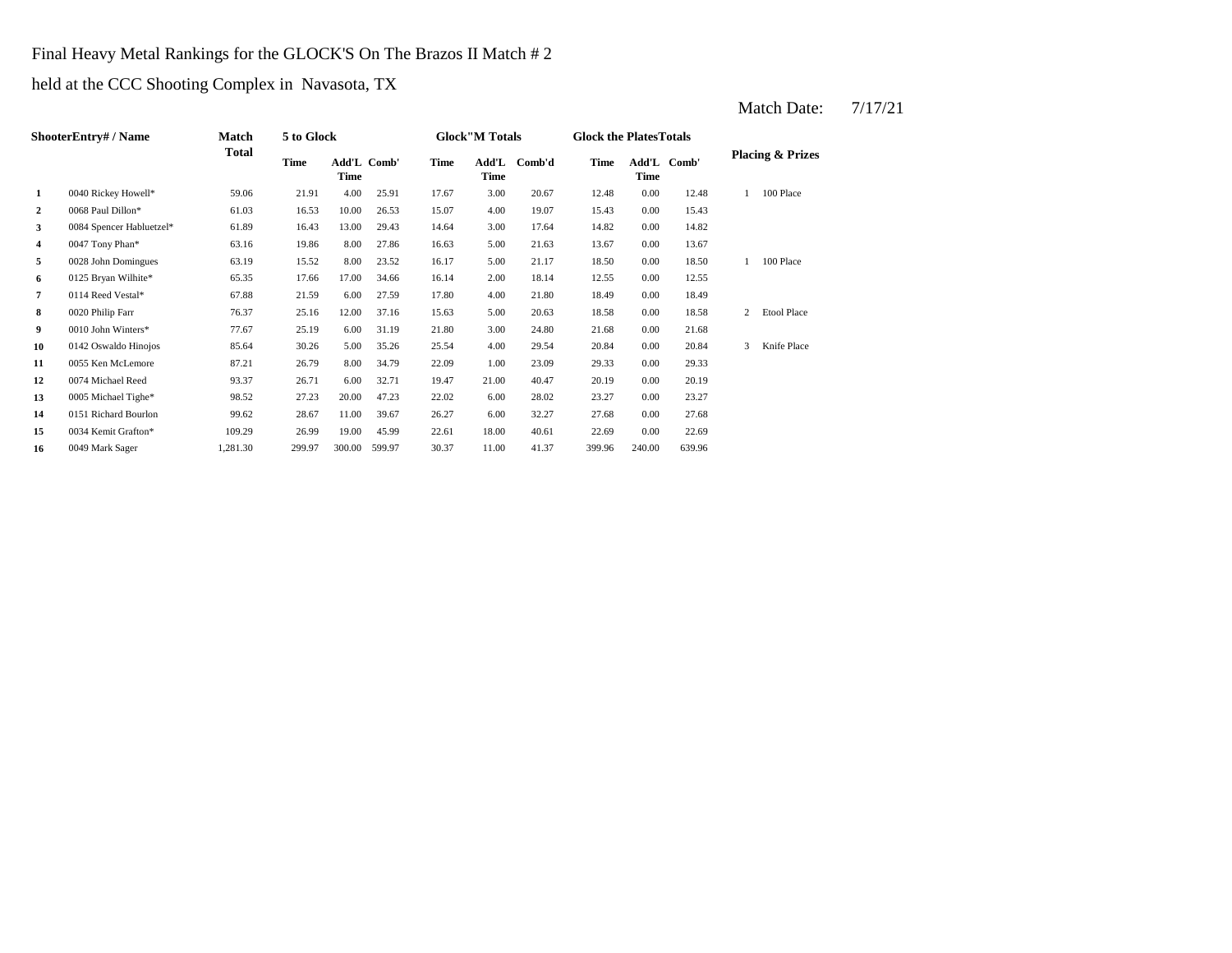Final Major Sub Rankings for the GLOCK'S On The Brazos II Match # 2

held at the CCC Shooting Complex in Navasota, TX

| <b>ShooterEntry# / Name</b> |                      | <b>Match</b> | 5 to Glock |                            |       |             | <b>Glock</b> "M Totals |        | <b>Glock the PlatesTotals</b> |                            |       |                             |
|-----------------------------|----------------------|--------------|------------|----------------------------|-------|-------------|------------------------|--------|-------------------------------|----------------------------|-------|-----------------------------|
|                             |                      | <b>Total</b> | Time       | <b>Add'L Comb'</b><br>Time |       | <b>Time</b> | Add'L<br>Time          | Comb'd | Time                          | Add'L Comb'<br><b>Time</b> |       | <b>Placing &amp; Prizes</b> |
| 1                           | 0121 Bryan Wilhite*  | 39.49        | 12.23      | 0.00                       | 12.23 | 11.01       | 1.00                   | 12.01  | 15.25                         | 0.00                       | 15.25 | 100 Place                   |
| $\overline{2}$              | 0064 Paul Dillon*    | 40.14        | 10.15      | 4.00                       | 14.15 | 10.00       | 0.00                   | 10.00  | 15.99                         | 0.00                       | 15.99 |                             |
| 3                           | 0044 Tony Phan*      | 48.45        | 11.41      | 6.00                       | 17.41 | 12.27       | 1.00                   | 13.27  | 17.77                         | 0.00                       | 17.77 |                             |
| $\overline{4}$              | 0036 Rickey Howell*  | 51.28        | 13.53      | 5.00                       | 18.53 | 13.79       | 1.00                   | 14.79  | 17.96                         | 0.00                       | 17.96 |                             |
| 5                           | 0110 Reed Vestal*    | 66.94        | 13.06      | 2.00                       | 15.06 | 11.24       | 0.00                   | 11.24  | 20.64                         | 20.00                      | 40.64 |                             |
| 6                           | 0018 John Abshier*   | 74.76        | 18.08      | 5.00                       | 23.08 | 18.54       | 1.00                   | 19.54  | 32.14                         | 0.00                       | 32.14 |                             |
| 7                           | 0051 David Vinson    | 77.08        | 15.72      | 8.00                       | 23.72 | 16.95       | 2.00                   | 18.95  | 24.41                         | 10.00                      | 34.41 | 100 Place                   |
| 8                           | 0150 Richard Bourlon | 84.77        | 18.07      | 6.00                       | 24.07 | 19.10       | 4.00                   | 23.10  | 27.60                         | 10.00                      | 37.60 | <b>Etool Place</b>          |
| 9                           | 0030 Kemit Grafton*  | 135.99       | 15.24      | 6.00                       | 21.24 | 15.34       | 0.00                   | 15.34  | 29.41                         | 70.00                      | 99.41 |                             |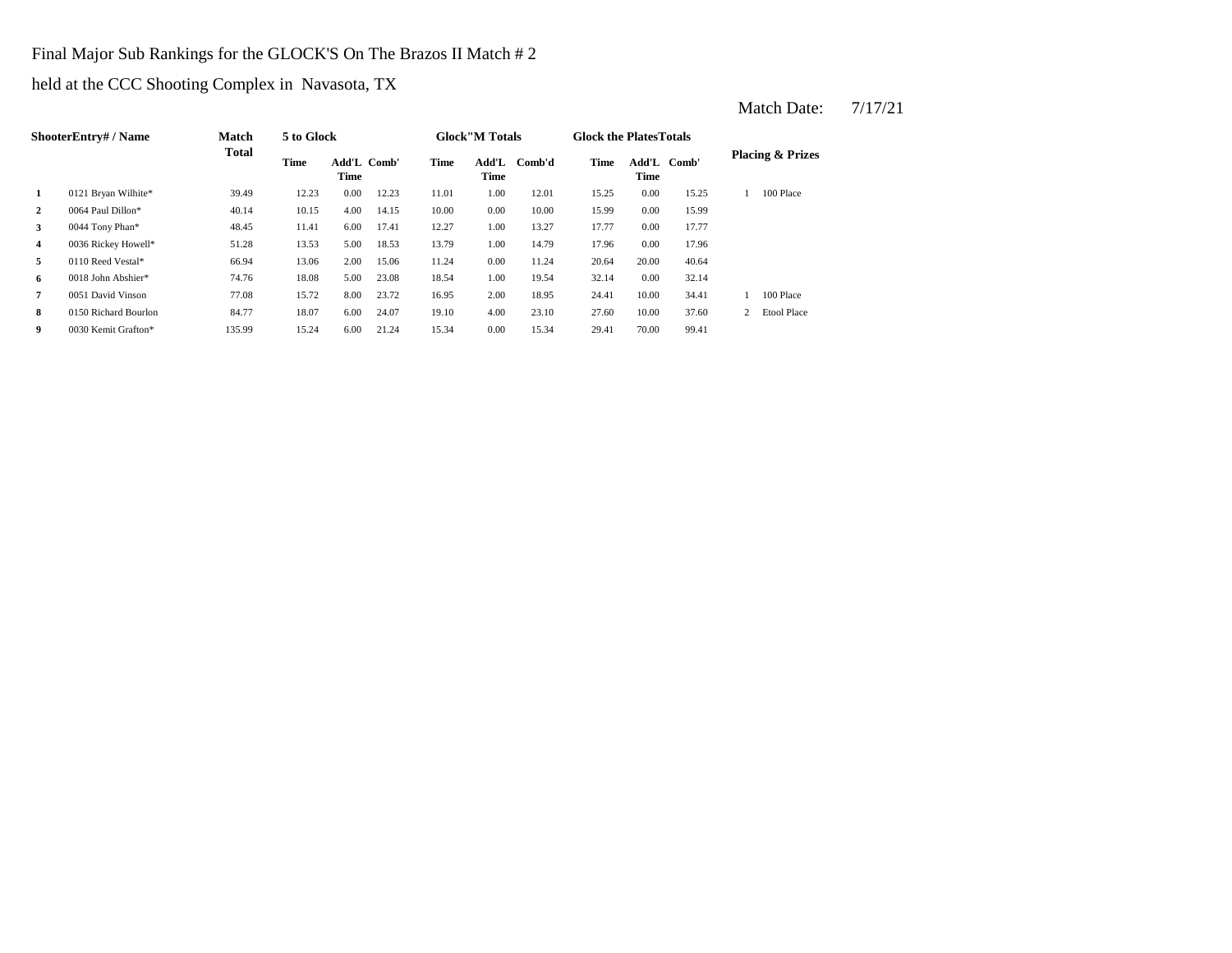Final Master Stock Rankings for the GLOCK'S On The Brazos II Match # 2

held at the CCC Shooting Complex in Navasota, TX

| <b>ShooterEntry# / Name</b> |                          | Match  | 5 to Glock |                            |       |       | <b>Glock</b> "M Totals |        | <b>Glock the Plates Totals</b> |               |       |   |                             |
|-----------------------------|--------------------------|--------|------------|----------------------------|-------|-------|------------------------|--------|--------------------------------|---------------|-------|---|-----------------------------|
|                             |                          | Total  | Time       | Add'L Comb'<br><b>Time</b> |       | Time  | Add'L<br>Time          | Comb'd | <b>Time</b>                    | Add'L<br>Time | Comb' |   | <b>Placing &amp; Prizes</b> |
| 1                           | 0124 Bryan Wilhite*      | 47.02  | 17.56      | 4.00                       | 21.56 | 14.78 | 1.00                   | 15.78  | 9.68                           | 0.00          | 9.68  |   | Pistol MatchMeister         |
| 2                           | 0113 Reed Vestal*        | 57.09  | 20.22      | 3.00                       | 23.22 | 16.56 | 1.00                   | 17.56  | 16.31                          | 0.00          | 16.31 |   | 100 Place                   |
| 3                           | 0046 Tony Phan*          | 58.19  | 18.00      | 7.00                       | 25.00 | 15.83 | 3.00                   | 18.83  | 14.36                          | 0.00          | 14.36 |   | Etool Place                 |
| 4                           | 0165 John McNally*       | 58.64  | 15.36      | 15.00                      | 30.36 | 14.07 | 2.00                   | 16.07  | 12.21                          | 0.00          | 12.21 | 3 | Knife Place                 |
| 5                           | 0039 Rickey Howell*      | 63.75  | 20.73      | 9.00                       | 29.73 | 14.81 | 3.00                   | 17.81  | 16.21                          | 0.00          | 16.21 |   |                             |
| 6                           | 0083 Spencer Habluetzel* | 67.05  | 17.86      | 14.00                      | 31.86 | 14.45 | 4.00                   | 18.45  | 16.74                          | 0.00          | 16.74 |   |                             |
| 7                           | 0130 Jeremy Jouette      | 71.10  | 18.40      | 14.00                      | 32.40 | 17.24 | 2.00                   | 19.24  | 19.46                          | 0.00          | 19.46 |   |                             |
| 8                           | 0004 Michael Tighe*      | 74.65  | 25.94      | 10.00                      | 35.94 | 19.52 | 1.00                   | 20.52  | 18.19                          | 0.00          | 18.19 |   |                             |
| 9                           | 0067 Paul Dillon*        | 80.30  | 15.37      | 34.00                      | 49.37 | 14.61 | 1.00                   | 15.61  | 15.32                          | 0.00          | 15.32 |   |                             |
| 10                          | 0155 Tom Eudy*           | 84.73  | 25.86      | 14.00                      | 39.86 | 22.43 | 4.00                   | 26.43  | 18.44                          | 0.00          | 18.44 |   |                             |
| 11                          | 0023 Mike Wood*          | 85.91  | 25.62      | 9.00                       | 34.62 | 26.21 | 5.00                   | 31.21  | 20.08                          | 0.00          | 20.08 |   |                             |
| 12                          | 0008 John Winters*       | 86.02  | 24.19      | 13.00                      | 37.19 | 20.07 | 5.00                   | 25.07  | 23.76                          | 0.00          | 23.76 |   |                             |
| 13                          | 0168 Gennady Khokhorin   | 89.17  | 25.79      | 11.00                      | 36.79 | 20.92 | 10.00                  | 30.92  | 21.46                          | 0.00          | 21.46 |   | 2 year membership re        |
| 14                          | 0033 Kemit Grafton*      | 110.13 | 22.22      | 29.00                      | 51.22 | 22.14 | 8.00                   | 30.14  | 28.77                          | 0.00          | 28.77 |   |                             |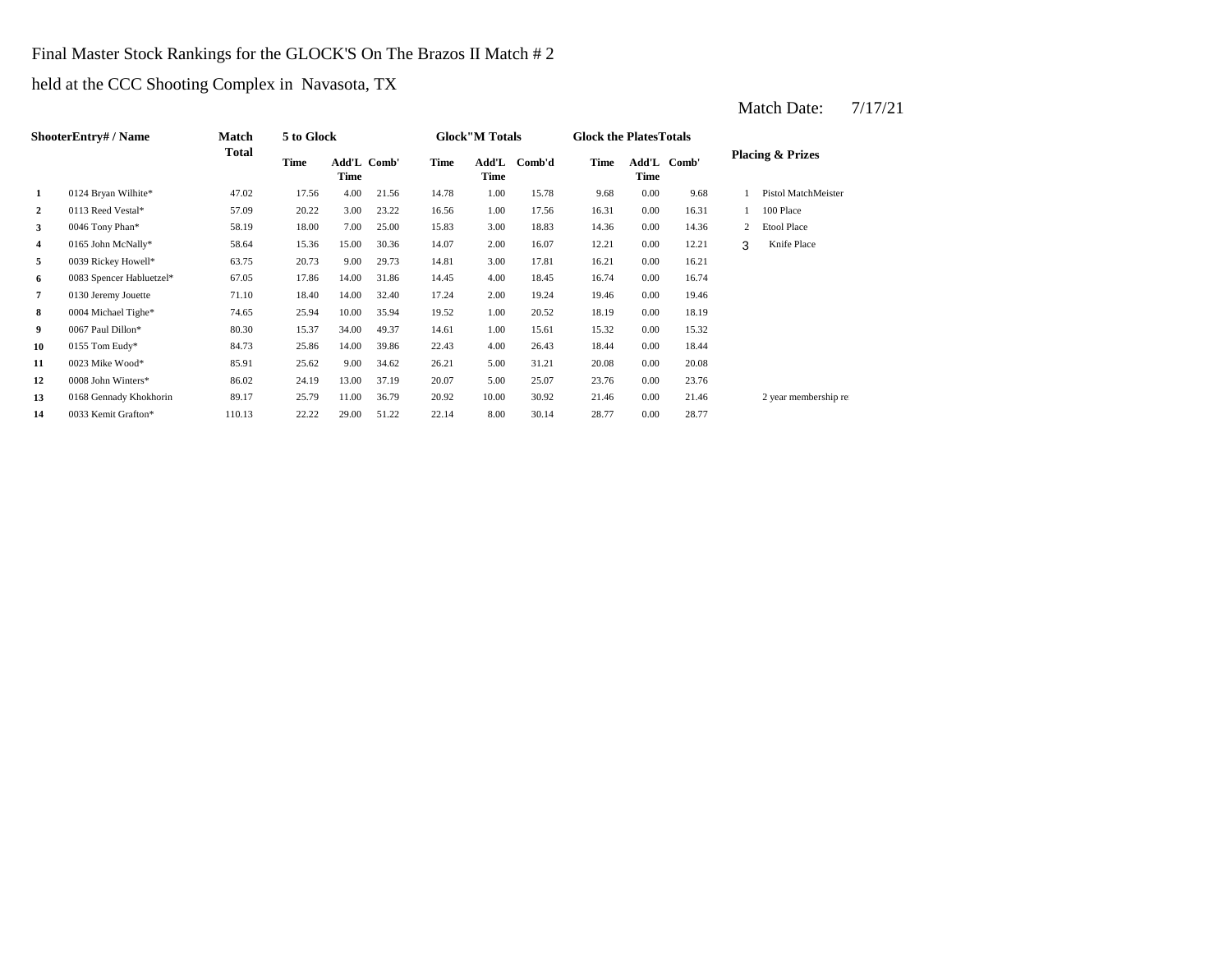Final SubCompact Rankings for the GLOCK'S On The Brazos II Match # 2

held at the CCC Shooting Complex in Navasota, TX

|                  | <b>ShooterEntry# / Name</b> | Match  | 5 to Glock |             |             |             | <b>Glock</b> "M Totals |              | <b>Glock the PlatesTotals</b> |             |             |                |                             |
|------------------|-----------------------------|--------|------------|-------------|-------------|-------------|------------------------|--------------|-------------------------------|-------------|-------------|----------------|-----------------------------|
|                  |                             | Total  | Time       | <b>Time</b> | Add'L Comb' | <b>Time</b> | Time                   | Add'L Comb'd | <b>Time</b>                   | <b>Time</b> | Add'L Comb' |                | <b>Placing &amp; Prizes</b> |
| $\mathbf{1}$     | 0080 Spencer Habluetzel*    | 52.51  | 15.57      | 3.00        | 18.57       | 13.29       | 2.00                   | 15.29        | 18.65                         | 0.00        | 18.65       | $\mathbf{1}$   | <b>Pistol Place</b>         |
| $\boldsymbol{2}$ | 0120 Bryan Wilhite*         | 53.10  | 17.28      | 4.00        | 21.28       | 15.40       | 2.00                   | 17.40        | 14.42                         | 0.00        | 14.42       |                |                             |
| 3                | 0063 Paul Dillon*           | 54.35  | 16.06      | 3.00        | 19.06       | 15.79       | 3.00                   | 18.79        | 16.50                         | 0.00        | 16.50       |                |                             |
| 4                | 0043 Tony Phan*             | 60.63  | 19.08      | 8.00        | 27.08       | 16.37       | 3.00                   | 19.37        | 14.18                         | 0.00        | 14.18       |                |                             |
| 5                | 0035 Rickey Howell*         | 72.18  | 21.08      | 16.00       | 37.08       | 17.47       | 1.00                   | 18.47        | 16.63                         | 0.00        | 16.63       |                |                             |
| 6                | 0103 Reed Vestal*           | 84.54  | 21.14      | 16.00       | 37.14       | 17.43       | 13.00                  | 30.43        | 16.97                         | 0.00        | 16.97       |                |                             |
| 7                | 0050 David Vinson           | 87.03  | 24.39      | 10.00       | 34.39       | 23.42       | 6.00                   | 29.42        | 23.22                         | 0.00        | 23.22       | $\mathbf{1}$   | 100 Place                   |
| 8                | 0001 Michael Tighe*         | 89.83  | 27.68      | 10.00       | 37.68       | 22.59       | 5.00                   | 27.59        | 24.56                         | 0.00        | 24.56       |                |                             |
| 9                | 0022 Mike Wood*             | 93.75  | 26.44      | 14.00       | 40.44       | 26.18       | 5.00                   | 31.18        | 22.13                         | 0.00        | 22.13       |                | 50 Random                   |
| 10               | 0107 Rommel Raneses V       | 95.00  | 27.84      | 16.00       | 43.84       | 20.11       | 9.00                   | 29.11        | 22.05                         | 0.00        | 22.05       | $\overline{2}$ | <b>Etool Place</b>          |
| 11               | 0127 Jeremy Jouette         | 98.00  | 21.74      | 26.00       | 47.74       | 21.47       | 7.00                   | 28.47        | 21.79                         | 0.00        | 21.79       | 3              | Knife Place                 |
| 12               | 0029 Kemit Grafton*         | 106.90 | 25.21      | 24.00       | 49.21       | 20.34       | 14.00                  | 34.34        | 23.35                         | 0.00        | 23.35       |                |                             |
| 13               | 0061 Oswaldo Hinojos        | 121.51 | 25.35      | 20.00       | 45.35       | 22.39       | 8.00                   | 30.39        | 25.77                         | 20.00       | 45.77       |                |                             |
| 14               | 0162 Joshua Bell            | 126.81 | 36.97      | 19.00       | 55.97       | 30.75       | 5.00                   | 35.75        | 35.09                         | 0.00        | 35.09       |                |                             |
| 15               | 0017 John Abshier*          | 134.80 | 27.40      | 34.00       | 61.40       | 32.08       | 5.00                   | 37.08        | 36.32                         | 0.00        | 36.32       |                |                             |
| 16               | 0013 John McGuire           | 147.40 | 31.17      | 42.00       | 73.17       | 29.52       | 9.00                   | 38.52        | 35.71                         | 0.00        | 35.71       |                |                             |
| 17               | 0102 Chris Cook             | 209.39 | 33.39      | 62.00       | 95.39       | 31.05       | 8.00                   | 39.05        | 54.95                         | 20.00       | 74.95       |                |                             |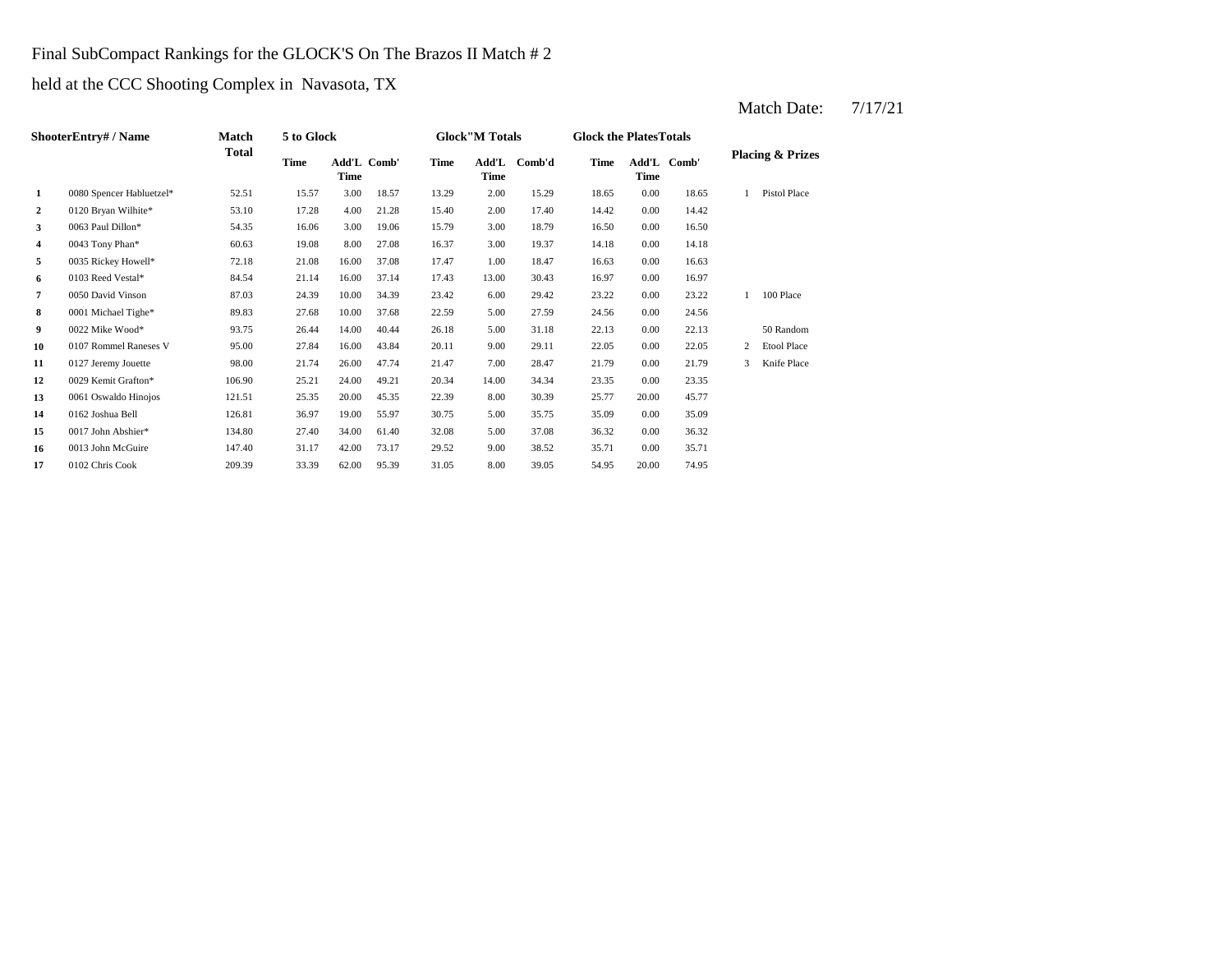Final Unlimited Rankings for the GLOCK'S On The Brazos II Match # 2

held at the CCC Shooting Complex in Navasota, TX

 2.00 12.85 0038 Rickey Howell\* 49.90 18.40 3.00 21.40 13.65 15.65 0.00 12.85 3 0123 Bryan Wilhite\* 54.09 17.81 4.00 21.81 16.00 3.00 19.00 13.28 0.00 13.28 0.045 Tony Phan\* 5.6.61 18.73 5.00 23.73 16.26 2.00 18.26 14.62  $0.112$  Reed Vestal\* **58.38 18.72 1.00 25.72 16.70 3.00 19.70 12.96**  0082 Spencer Habluetzel\* 58.94 15.56 13.00 28.56 13.67 3.00 16.67 13.71 0.00 13.71 3.00 13.35 0109 Rommel Raneses V 62.63 23.93 3.00 26.93 19.35 22.35 0.00 13.35 1 Pistol Place 0119 James Green\* 63.57 23.99 3.00 26.99 19.33 0.00 19.33 17.25 0.00 17.25 5.00 18.34 0078 John Domingues 64.59 16.33 10.00 26.33 14.92 19.92 0.00 18.34 2 100 Place 0066 Paul Dillon\* 64.97 **15.24 11.00 26.24 14.33 11.00 25.33 13.40**  2.00 17.47 0129 Jeremy Jouette 68.91 19.71 12.00 31.71 17.73 19.73 0.00 17.47 3 75 Place **10016** Philip Farr **12.93 12.00 12.00 13.20 16.18 12.00 16.18 15.55**  0003 Michael Tighe\* 73.35 23.78 13.00 36.78 16.64 4.00 20.64 15.93 0.00 15.93 0163 Joshua Bell **16.02** 16.55 11.06 1.00 32.06 22.47 4.00 26.47 18.02 2.00 17.70 0032 Kemit Grafton\* 79.06 22.20 18.00 40.20 19.16 21.16 0.00 17.70 0116 Aaron Vezorak 81.26 23.08 19.00 42.08 15.47 7.00 22.47 16.71 0.00 16.71 0025 Randy Wallen 87.68 28.60 16.00 44.60 22.81 1.00 23.81 19.27 0.00 19.27 **18 0009 John Winters\* 18.00 18.00 19.54 22.73 20.80 21.73 20.80**  8.00 29.49 **19** 8.00 24.10 **26.32 15.00 41.32 21.49 8.00 29.49 24.10 0.00 24.10**  0160 Ken Pittman 100.84 28.67 6.00 34.67 30.47 8.00 38.47 27.70 0.00 27.70 0157 Chris Herndon 103.78 32.60 15.00 47.60 25.85 3.00 28.85 27.33 0.00 27.33 17.00 21.35 0073 Michael Reed 107.08 21.46 29.00 50.46 18.27 35.27 0.00 21.35 7.00 28.83 0167 Gennady Khokhorin 107.96 26.26 25.00 51.26 20.87 27.87 0.00 28.83 **24 24 29.00 24.02 24.02 24.02 25.00 29.02 21.12 29.00 50.12 20.41**  15.00 39.81 0092 Dennis Wiggins 163.02 25.63 44.00 69.63 18.58 33.58 20.00 59.81 0058 Jerry Moyer Jr 165.72 26.92 23.00 49.92 27.77 13.00 40.77 45.03 30.00 75.03 3.00 47.86 0141 Mike Mitchell 166.89 49.41 15.00 64.41 41.62 44.62 10.00 57.86 32.00 47.05 0090 Kim Morris 206.32 28.97 64.00 92.97 24.30 56.30 10.00 57.05 6.00 44.23 0088 Gary Brisco 206.95 23.96 59.00 82.96 23.76 29.76 50.00 94.23 0169 Joanna Sager 207.04 49.81 27.00 76.81 56.76 33.00 89.76 40.47 0.00 40.47 0041 Byron McGowen 229.88 60.78 22.00 82.78 51.34 19.00 70.34 66.76 10.00 76.76 0145 Mickey Gallaway 330.77 23.14 73.00 96.14 22.55 25.00 47.55 127.08 60.00 187.08 0105 Christopher McGowen 391.58 37.67 64.00 101.67 39.26 24.00 63.26 96.65 130.00 226.65 117.00 148.17 84.64 12.12 12.29 124.00 145.29 31.17 117.00 148.17 84.64 **ShooterEntry# / Name Match Total 5 to Glock Time Glock"M Totals Glock the PlatesTotals Placing & Prizes Time Add'L Time** Add'L Comb' **Time Add'L Comb'd Time Add'L Time Time** Add'L Comb' 0172 Jonathan Foo\* 47.70 17.93 1.00 18.93 14.10 4.00 18.10 10.67 0.00 10.67 1 Pistol Place 0045 Tony Phan\* 56.61 18.73 5.00 23.73 16.26 2.00 18.26 14.62 0.00 14.62 0112 Reed Vestal\* 58.38 18.72 7.00 25.72 16.70 3.00 19.70 12.96 0.00 12.96 0066 Paul Dillon\* 64.97 15.24 11.00 26.24 14.33 11.00 25.33 13.40 0.00 13.40 50 Random 0016 Philip Farr 72.93 23.20 12.00 35.20 16.18 22.18 0.00 15.55 0163 Joshua Bell 76.55 31.06 1.00 32.06 22.47 26.47 0.00 18.02 0009 John Winters\* 83.07 22.54 18.00 40.54 22.73 9.00 31.73 20.80 0.00 20.80 0097 Charles Morris 109.55 24.02 15.00 39.02 21.12 29.00 50.12 20.41 0.00 20.41 50 Random 0133 Yetta Jones 478.10 21.29 124.00 145.29 31.17 117.00 148.17 84.64 100.00 184.64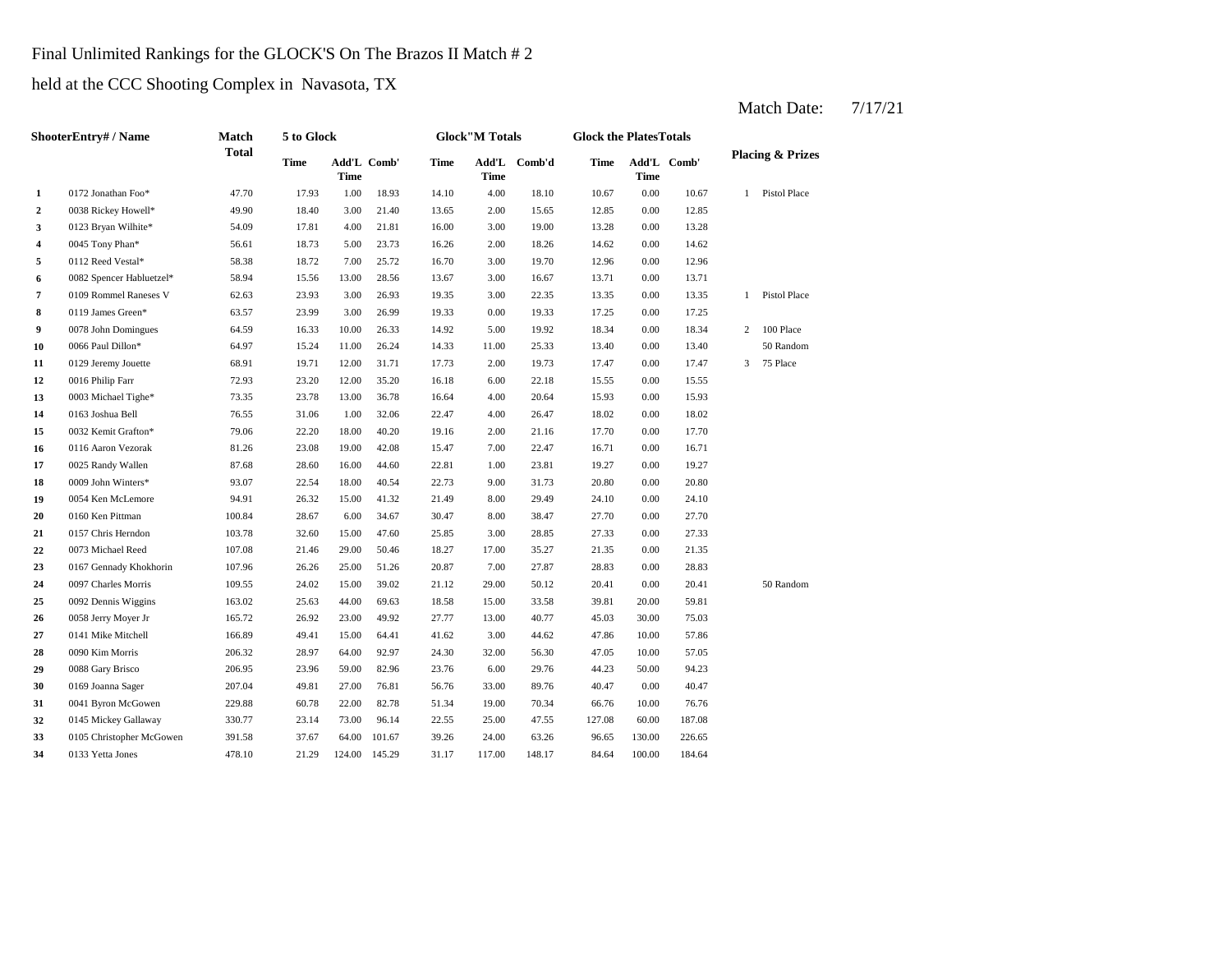#### **Final Team Rankings for the GLOCK'S On The Brazos II Match # 2**

**held at the CCC Shooting Complex in Navasota, TX**

| <b>Civilian</b>             |              |              |                  |                                           |
|-----------------------------|--------------|--------------|------------------|-------------------------------------------|
| <b>Standing</b>             |              | <b>Score</b> | <b>Team Name</b> | <b>Team Members</b>                       |
|                             |              | 387.95       | Bandera Bandidos | Tim Reedy, Christopher Darcy, Phil Yantis |
| Guardian<br><b>Standing</b> | <b>Score</b> |              | <b>Team Name</b> | <b>Team Members</b>                       |
|                             |              | 341.46       | Cross Over       | Chris Herndon, Ken Pittman, Joshua Bell   |